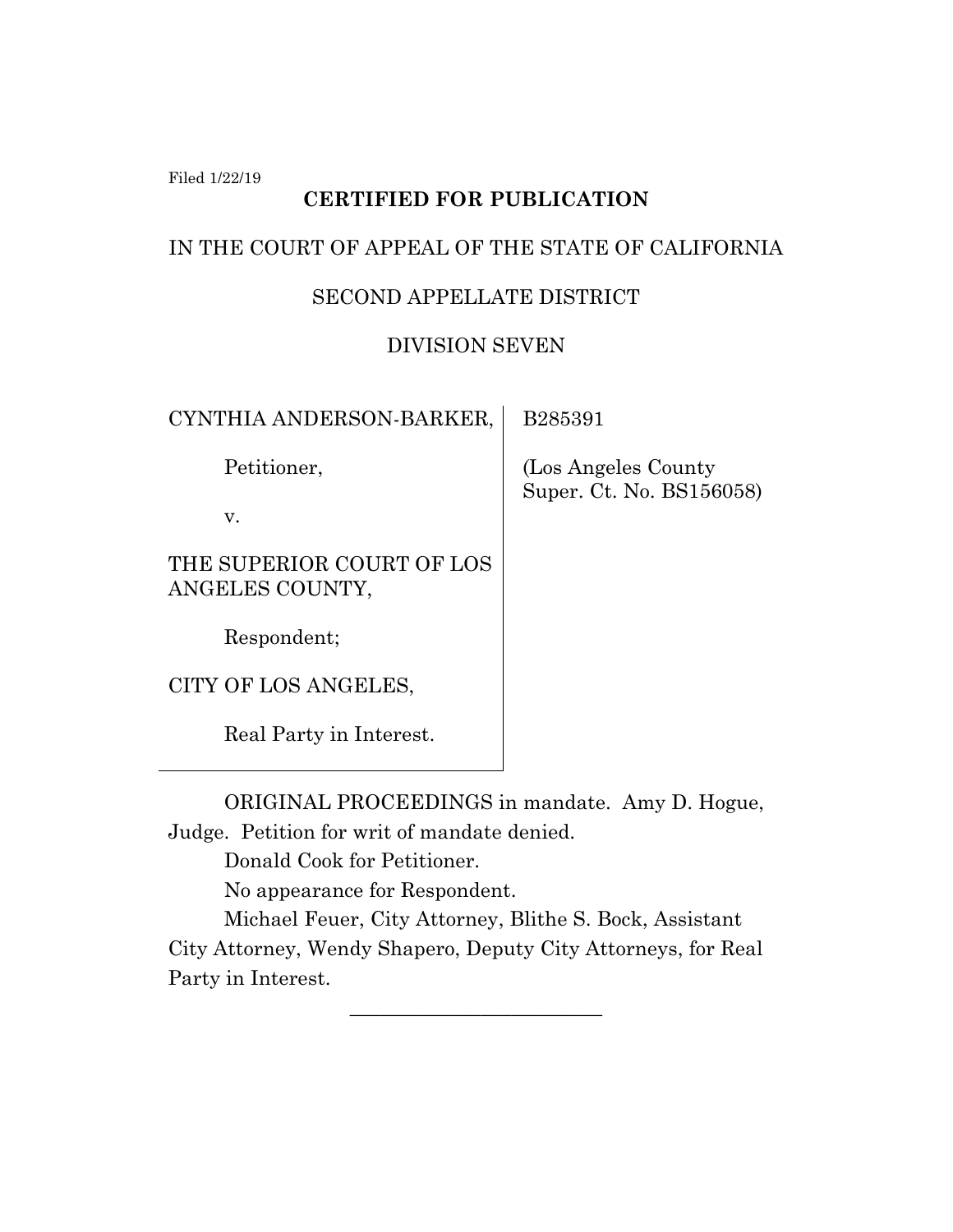Petitioner Cynthia Anderson-Barker filed a petition under the California Public Records Act (Gov. Code, §§ 6250, et seq., (CPRA)) to compel the City of Los Angeles to disclose electronically-stored data relating to vehicles that private towing companies had impounded at the direction of the Los Angeles Police Department. The City argued the CPRA was inapplicable because it did not possess or control the requested data. The trial court agreed, and denied the petition.

Anderson-Barker filed a petition for writ of mandate seeking an order directing the trial court to vacate its order, and enter a new order directing the City to produce the data. We issued an order to show cause, and now deny the petition.

#### **FACTUAL BACKGROUND**

#### *A. Background Facts*

The Los Angeles Police Department (LAPD) uses privatelyowned companies to tow and store impounded vehicles.**<sup>1</sup>** These tow companies are referred to as "Official Police Garages" (OPGs), and perform their services pursuant to written contracts with the City of Los Angeles. Although the City contracts separately with each OPG, the terms of the contracts are materially identical, except with respect to the covered service area.

When a LAPD officer needs to impound a vehicle, he or she contacts an OPG to tow and store the vehicle. The LAPD officer is required to prepare a "CHP 180 form" that documents the

**<sup>1</sup>** These undisputed "Background Facts" are based in part on the factual summary set forth in *City of Los Angeles v. Superior Court* (2017) 9 Cal.App.5th 272 (*City of Los Angeles*), a prior writ proceeding in this case that addressed an order compelling the City to respond to Anderson-Barker's discovery requests.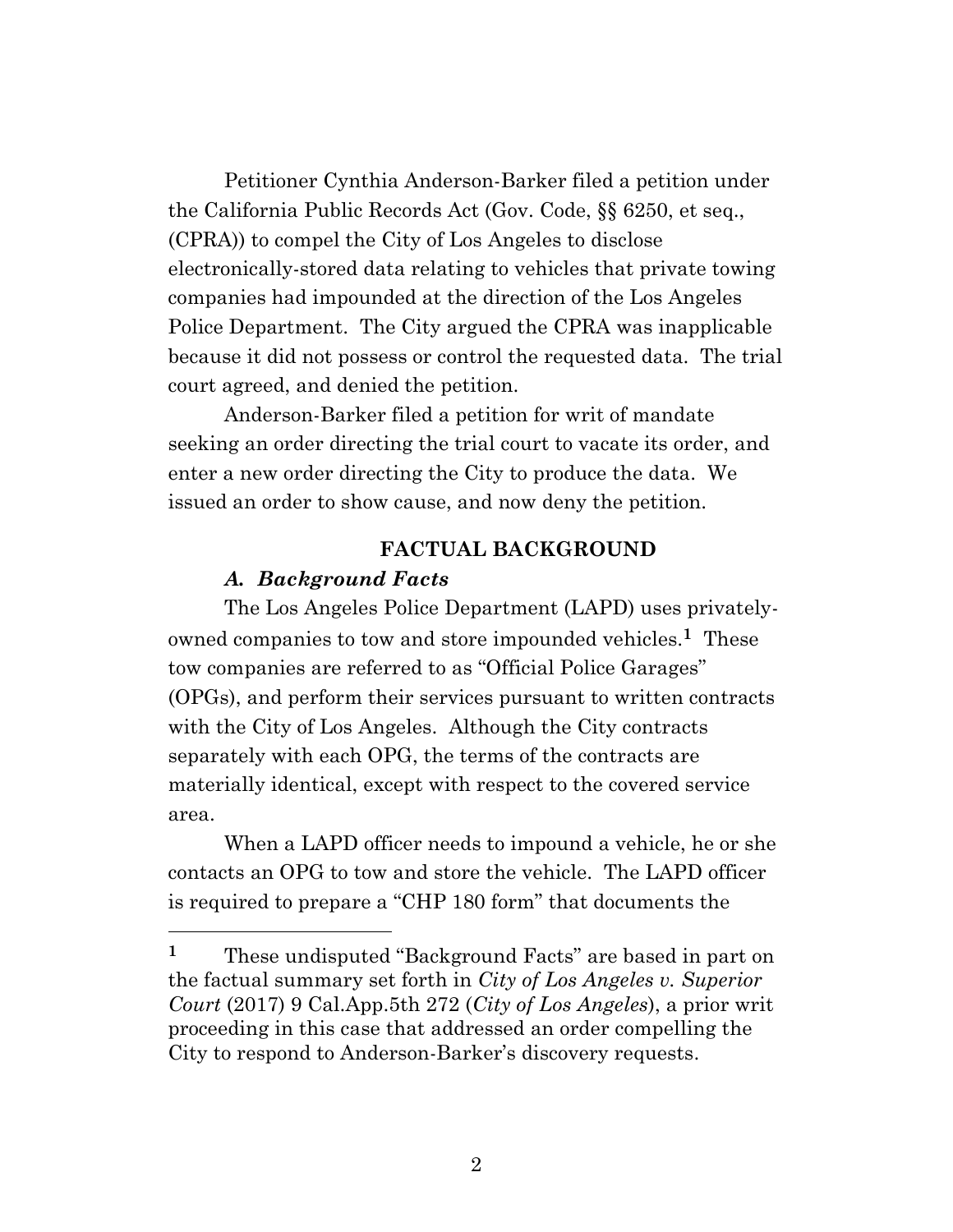vehicle seizure. The officer and the OPG each retain a portion of the CHP 180 form. The OPG then enters information regarding the impoundment into a database known as the "Vehicle Information Impound Center" (VIIC). The VIIC resides on a server that is owned and maintained by the "Official Police Garage Association of Los Angles" (OPGLA), a private organization comprised of OPGs. OPGLA provides public access to certain information on the VIIC through a web-based portal. The impounding OPG also scans a portion of each CHP 180 form into "Laserfiche," a database that is owned and maintained by an independent document storage company OPGLA contracts with to store OPG-related documents.

Sections 9.3 and 9.4 of the OPG contracts require each OPG to "provide timely information to the VIIC," and to "participate in the [Laserfiche] System maintained by the OPGLA." However, the contracts do not specify what information the OPG should put into the VIIC or what documents it should scan into Laserfiche.

Section 14.3 of the OPG contracts sets forth various requirements about the retention and inspection of "records generated or kept by the OPG" regarding its City towing services. The section provides that all such records are "subject to periodic inspection by [the City]," and that "all data and records . . . related to the towing or storage services provided under [the] Agreement" must be "made available without notice, [24 hours-aday]." Section 14.3 also prohibits OPGs from "interfer[ing] with, prevent[ing] or refus[ing] to permit concerned law enforcement personnel . . . to make an examination, inspection or copy of any record kept by the OPG."

Each OPG contract is subject to the "Standard Provisions for City Contracts" ("SPCC"), a series of standardized provisions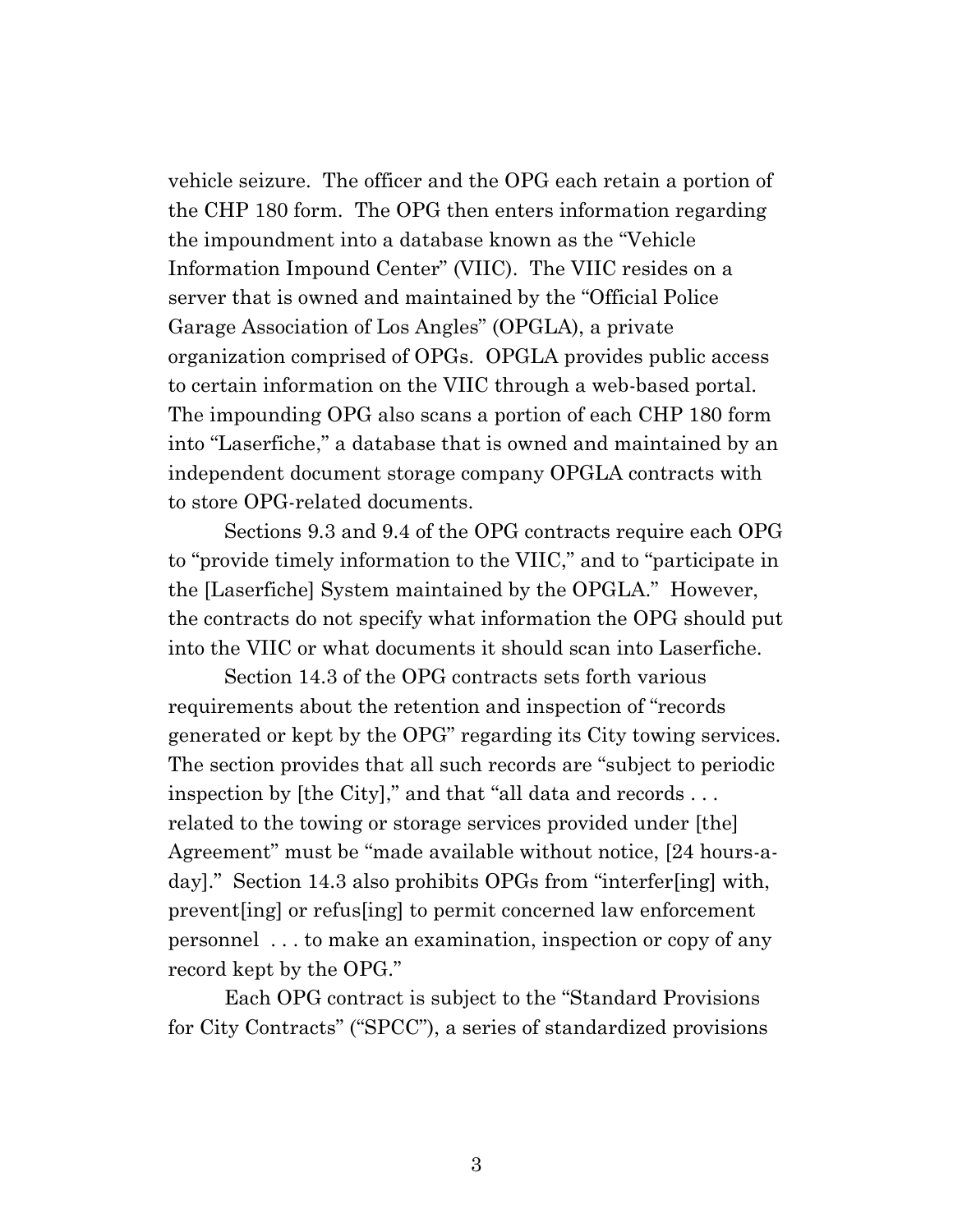that are generally incorporated into any contract the City enters into with a third party. SPCC section 23, entitled "Ownership and License," provides in relevant part: "Unless otherwise provided for herein, all Work Product originated and prepared by CONTRACTOR . . . under this Contract shall be and remain the exclusive property of the City for its use in any manner it deems appropriate." SPCC section 23 defines the term "Work Product" to include (among other things) "all works, tangible or not, created under this Contract including, without limitation, documents, material, data reports, . . . computer programs, and databases . . . and all forms of intellectual property."

## *B. Prior Litigation Seeking Disclosure of VIIC and Laserfiche Data*

On March 10, 2014, Colleen Flynn submitted a written request to the LAPD seeking all data "recorded in [the VIIC] database," and "[a]ll documents as scanned into Laserfiche regarding vehicle seizures. . . ." Although Flynn's request acknowledged the VIIC data and Laserfiche scans were "stored in systems maintained by [OPGLA]," she asserted that the materials qualified as "public records" because the City's contracts with the OPGs provided it the right to "access and possess" the materials.

The LAPD declined Flynn's request, explaining that the materials she had requested did not qualify as "public records" because it did not own or maintain the computer systems that stored the VIIC and Laserfiche databases. Although the LAPD admitted it had authority to "access" those materials, it asserted that such access did not qualify as "ownership" of those materials, or otherwise transform the materials into public records. The LAPD further asserted that even if the requested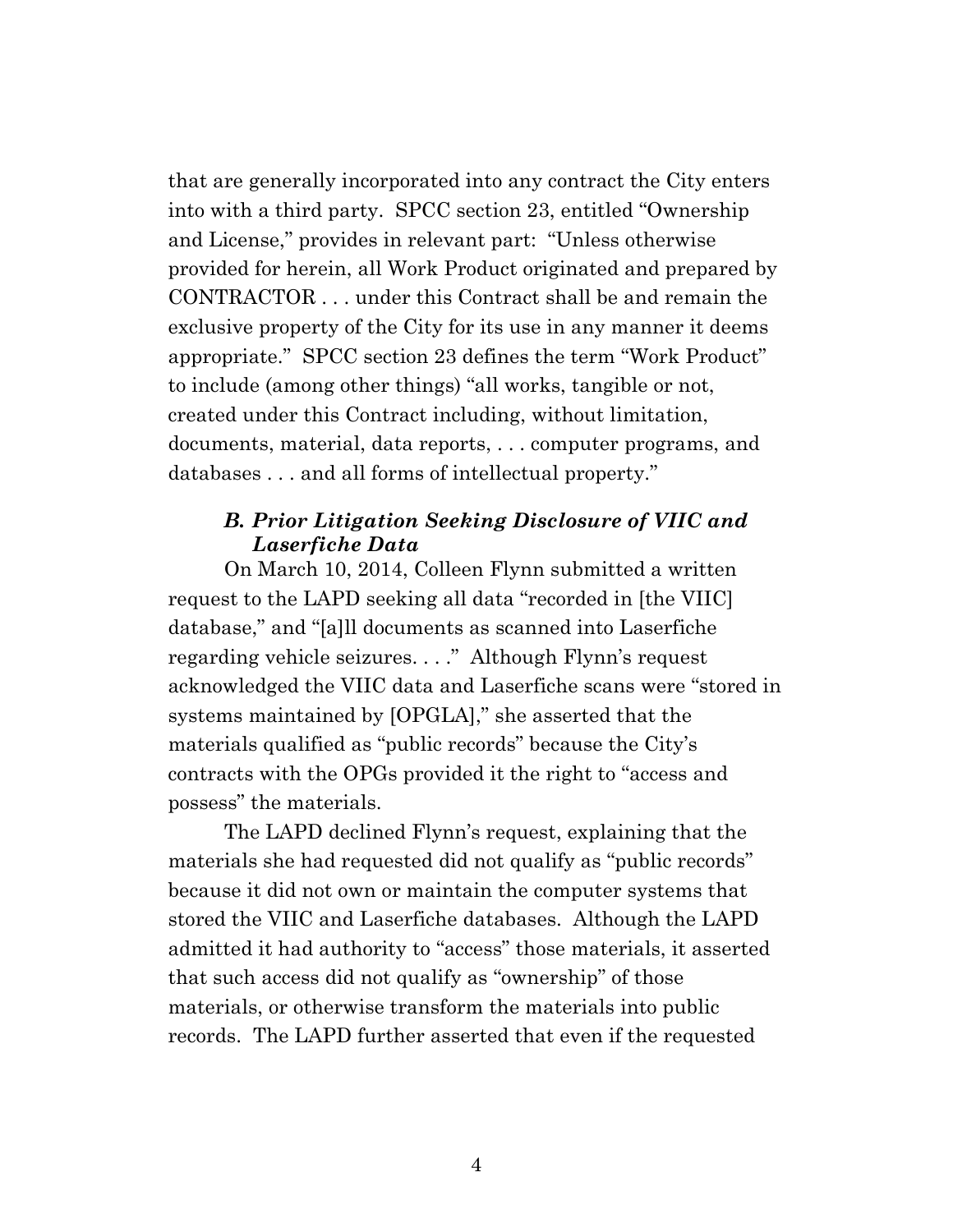information qualified as a public record, it was subject to numerous exemptions set forth in the CPRA.

On March 27, 2014, Flynn filed a petition for writ of mandate pursuant to Government Code section 6258**<sup>2</sup>** seeking to compel the City of Los Angeles to disclose the VIIC and Laserfiche data. (See *Flynn v. Superior Court*, Superior Court Case No. BS147850 (*Flynn*).) In her supporting legal memorandum, Flynn argued that the language in SPCC section 23 established that the City owned all the data and documents each OPG had generated pursuant to its written agreement, which included all VIIC and Laserfiche data. The City, however, argued that section 14.3 of the OPG contract clarified that the OPG was to "retain . . . the VIIC and Laserfiche records," and set forth the conditions under which the OPG was required to provide those records to the City. In the City's view, section 14.3's retention and access requirements demonstrated that it did not actually own the materials.

The trial court agreed with the City, explaining that SPCC section 23 included language clarifying that the provision applied "'unless otherwise provided for' in the OPG contract." The court concluded that "[section] 14.3 [of the OPG contract] meets the 'otherwise provided for' requirement, thereby negating [the ownership provision set forth in the [SPCC] attachment provision]." The court also noted that the OPG contracts described the circumstances under which the City could access the VIIC and Laserfiche data, which would have been unnecessary if the City owned those materials.

**<sup>2</sup>** Unless otherwise noted, all further statutory citations are to the Government Code.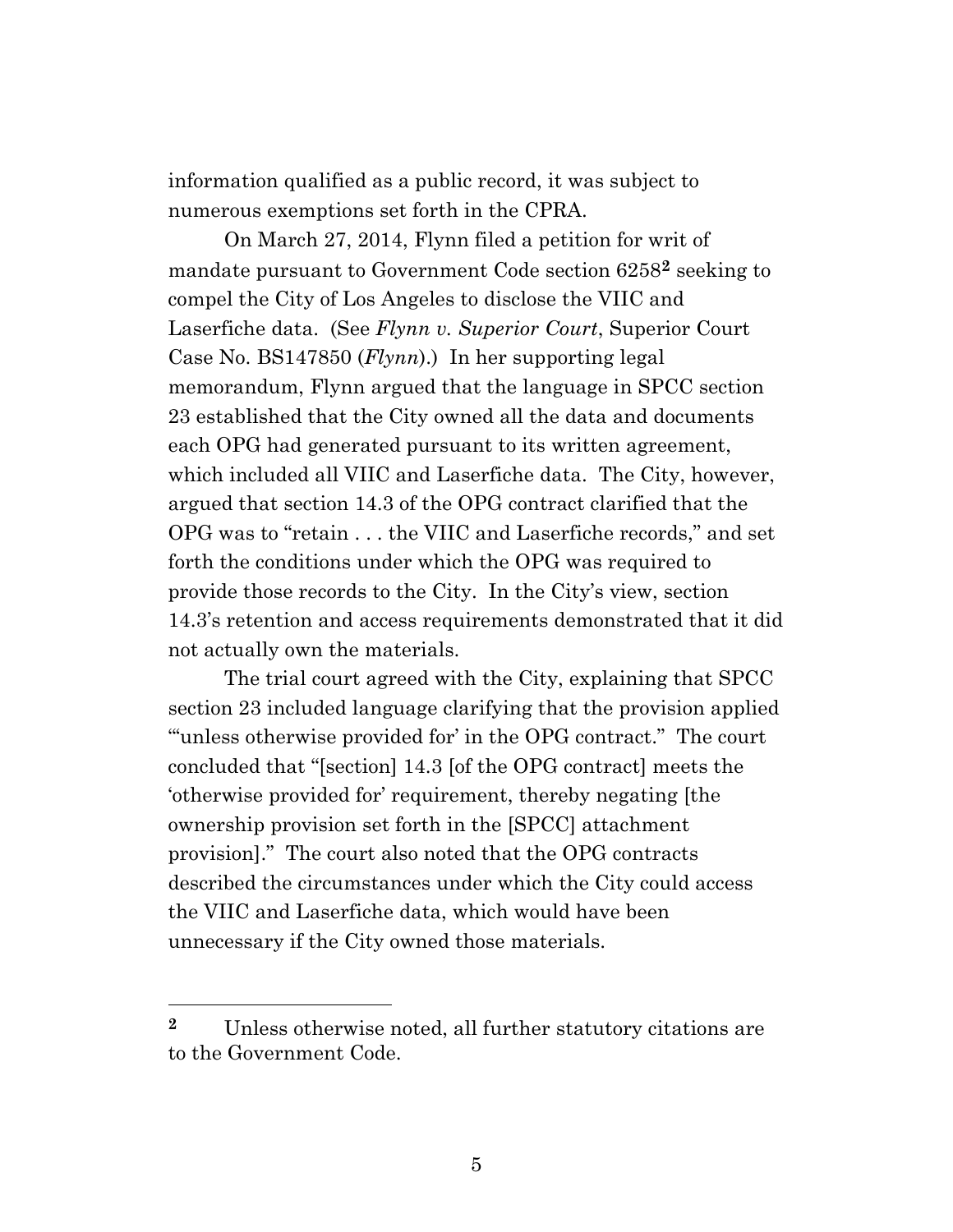Flynn filed a petition for writ of mandate seeking immediate review of the trial court's order.(See § 6259, subd. (c).) On February 20, 2015, Division One of this District denied the petition. Flynn then filed a petition for review in the California Supreme Court, which the Court denied.

After the *Flynn* matter concluded, the City amended its OPC contracts to include the following language: "Notwithstanding the Standard Provisions for City Contracts, the OPG VIIC and the data contained therein is owned by the OPG of Los Angeles." The City added identical language regarding any data and documents stored in Laserfiche.

#### *C. Summary of Anderson-Barker's CPRA Action*

### *1. Anderson-Barker's CPRA petition and the City's prior petition for writ of mandate*

On June 4, 2015, petitioner in the current action, Cynthia Anderson-Barker, submitted a request to the LAPD seeking disclosure of a subcategory of the data Flynn had previously sought. Specifically, Anderson-Barker requested the LAPD to disclose: (1) "All data recorded in [the VIIC] database, for any vehicle seized at LAPD direction at any time from June 1, 2010 to the present, for which a CHP 180 form was prepared"; and (2) "All CHP 180 forms for any vehicle seized at LAPD direction at any time from June 1, 2010 to the present, for which a CHP 180 was prepared. This includes, but is not limited to documents that are indexed in Laserfiche. . . ."

In response, the LAPD informed Anderson-Barker it would "respond to [the] portion of [her] request" that sought copies of CHP 180 forms located in the LAPD's investigative files. The LAPD declined, however, to provide any VIIC or Laserfiche data, explaining that OPGLA and the OPGs owned and maintained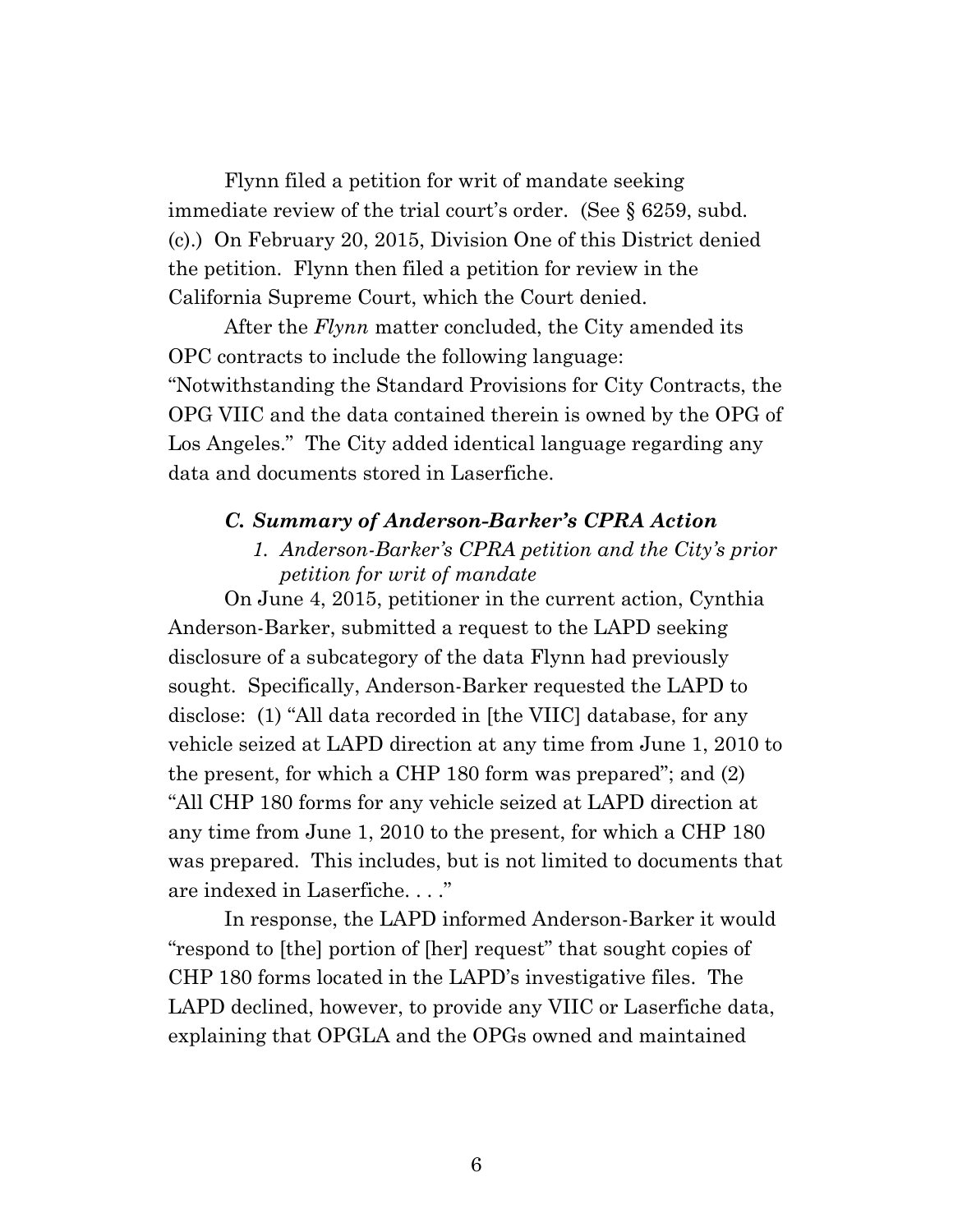those materials. The LAPD further explained that "the issue of whether the information in the VIIC database and the documents in the Laserfiche system constituted 'public records' under the CPRA [had been] vigorously litigated in [the *Flynn* action]." The LAPD noted that after receiving extensive evidence and briefing, the trial court in *Flynn* had ruled that the requested materials were not subject to the CPRA's disclosure requirements, and that the California Court of Appeal had denied a petition for writ of mandate seeking reversal of that decision.

On June 18, 2015, Anderson-Barker, represented by the same attorney who had represented Deborah Flynn (Donald Cook),**<sup>3</sup>** filed a petition for writ of mandate pursuant to section 6258 seeking to compel the City to disclose the VIIC and Laserfiche data. The petition asserted that the City's "claim that it does not 'own' the requested public records is false, and [the City] knows its claim is false." According to the petition, the written contracts between the City and the OPGs made clear that the data belonged to the City, rather than the OPGs or OPGLA.

After the City filed its answer to the petition, Anderson-Barker propounded discovery on the City seeking information related to its claim that it did not own the VIIC and Laserfiche data. The City objected to each request on the basis that the Civil Discovery Act did not apply to CPRA proceedings. Anderson-Barker filed a motion to compel responses to her

**<sup>3</sup>** As discussed in more detail below, petitioner Anderson-Barker, Cook and Flynn are all attorneys who share the same business address. Cook has litigated a series of actions against "California law enforcement agencies over their respective impoundment practices. . . ." (*County of Los Angeles v. Superior Court* (2015) 242 Cal.App.4th 475, 479.)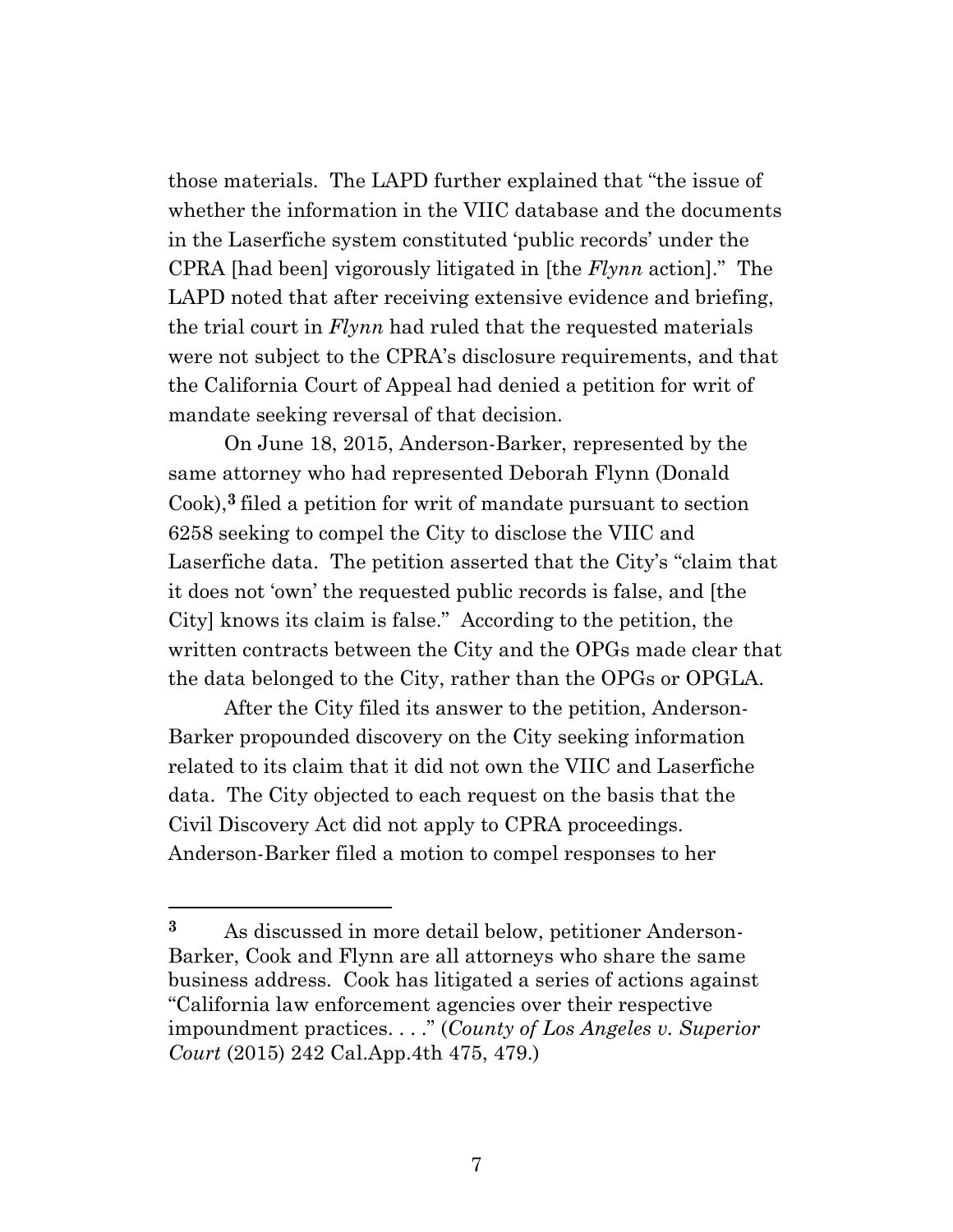discovery arguing that the Civil Discovery Act did apply, and that the City had waived any further objections to the requests. The trial court agreed, and ordered the City to respond to the discovery without further objection. The City filed a petition for writ of mandate in this court seeking an order directing the trial court to vacate its order, and enter a new order denying the petitioner's motion to compel. We granted the petition in part. Although we agreed that the Civil Discovery Act applied to CPRA proceedings, we vacated the portion of the trial court's ruling concluding that the City had waived all further objections. (See *City of Los Angeles, supra,* 9 Cal.App.5th 272.)

## *2. The parties' briefings regarding Anderson-Barker's CPRA petition*

Following our ruling, Anderson-Barker proceeded with discovery and then filed a memorandum in support of her CPRA petition. The memorandum argued that the VIIC and Laserfiche data were subject to disclosure under the CPRA because the OPG contracts provided the City "unfettered access" to that data.**<sup>4</sup>** Anderson-Barker also noted that in a separate CPRA action she had initiated against the California Department of Transportation (DOT) (Superior Court Case No. BS159845),**5** the trial court had found that the City did have possession of the

**<sup>4</sup>** Anderson-Barker's memorandum also sought production of all CHP 180 forms the LAPD had stored in a document retention system known as "Documentum." The trial court found this request was overly burdensome. Anderson-Barker's petition for writ of mandate does not challenge that portion of the trial court's ruling.

**<sup>5</sup>** Anderson-Barker filed Case No. BS159845 against the DOT while the City's petition for writ of mandate challenging the trial court's discovery order was pending before this court.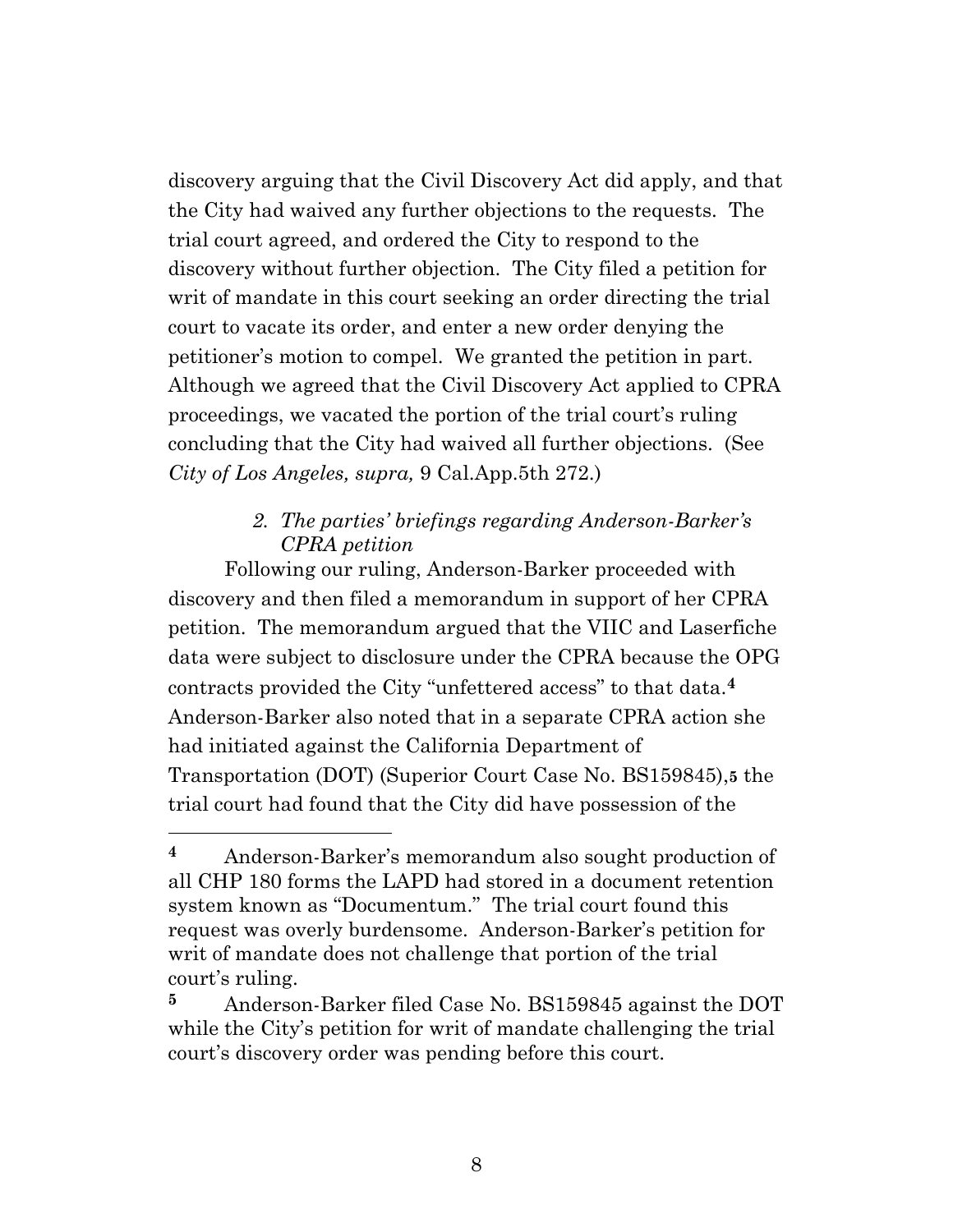VIIC database, and ordered the data disclosed. Anderson-Barker asserted that there was no basis for the trial court to depart from that ruling in this case.

The City, however, argued that the VIIC and Laserfiche data were not subject to disclosure because the City did not have actual or constructive possession of the data. The City contended that to establish possession, Anderson-Barker had to show it had a right to control the data in question; the mere fact that it had a right to access the data was insufficient. The City also argued that Anderson-Barker was collaterally-estopped from pursuing her CPRA petition based on the prior ruling in the *Flynn* proceeding. The City asserted that Anderson-Barker was in privity with Flynn because they shared the same office space, used the same attorney (Donald Cook) and had both worked with Cook on similar CPRA actions.

The City also argued the court should not follow the ruling it had made regarding the VIIC data in Case No. BS159845. According to the City, the attorney who defended the DOT in that case had failed to bring the *Flynn* action to the court's attention, and had not submitted any "evidence on the underlying substantive issues regarding the disclosability of the [VIIC] data." The City also noted that it had been unable to comply with the disclosure order issued in that case because OPGLA refused to provide the VIIC data. Anderson-Barker, in turn, had never sought to enforce the order.

In support of its opposition, the City provided a declaration from LAPD Detective Benjamin Jones, who served as the LAPD's "OPG Coordinator." Jones's declaration explained that section 14.3 of the OPG contract showed that the OPGs' only requirements regarding their towing records was to "retain[] the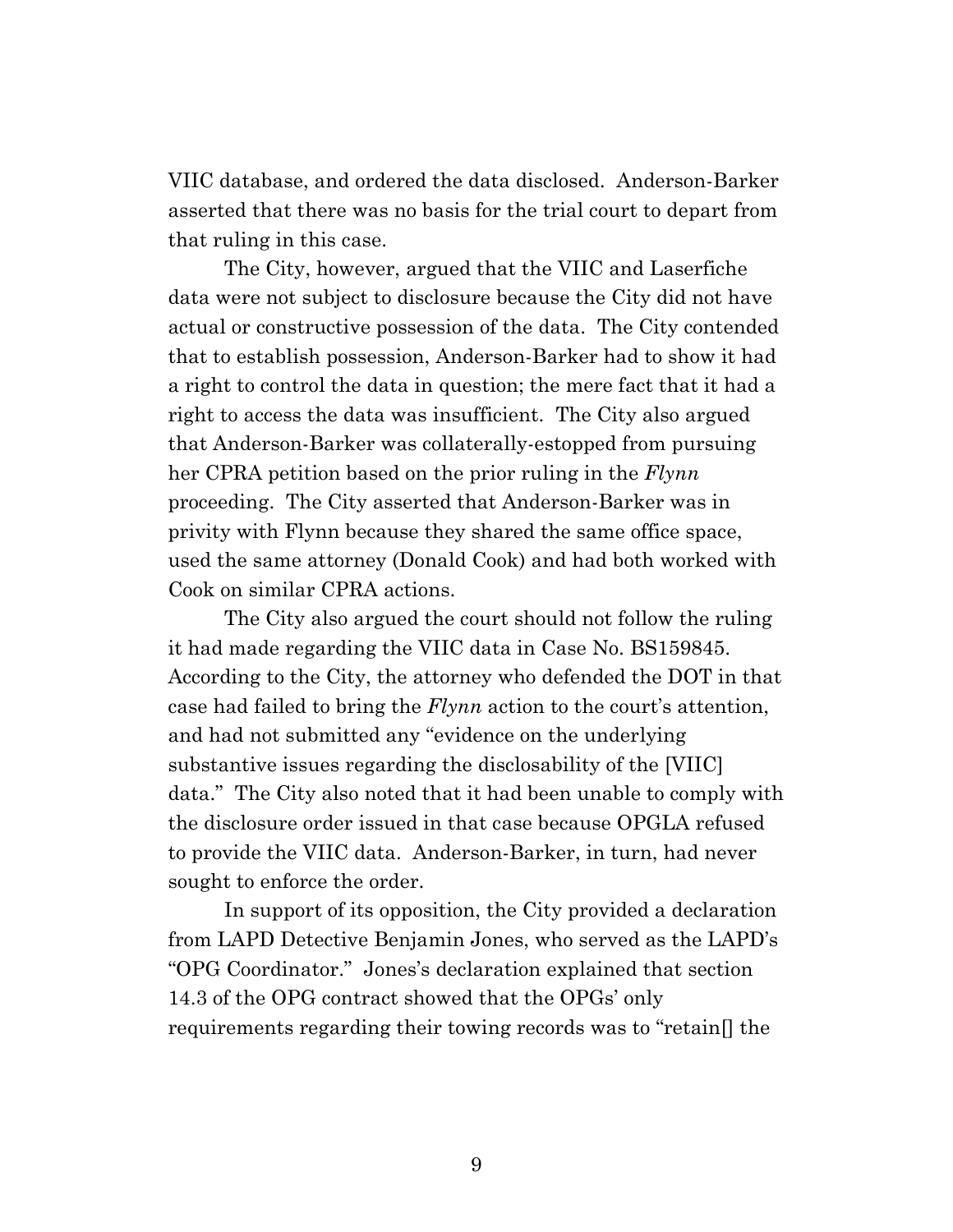records and mak[e] them available for inspection and audit upon request."**6** Jones further explained that while sections 9.3 and 9.4 of the OPG contract required each OPG to utilize the VIIC and Laserfiche databases, the contract did not require the OPG to "input any specific information into VIIC," or to "store any specific documents in the Laserfiche system." As a result, "each OPG [is left to] decide[] what information regarding its vehicle towing and storage services it inputs into VIIC," and "which documents it stores in the Laserfiche system."

Jones declaration further explained that although the LAPD had "internet access to the VIIC database and . . . Laserfiche system," these databases were not stored on City servers, and City personnel had no "authority to modify (add to or delete from) any of the information in VIIC or any electronic records in Laserfiche. Nor do any City personnel have any control over the contents of either of those databases." Finally, Jones noted that the City had never actually accessed "most of the electronic data in VIIC and . . . Laserfiche." According to Jones, the City had used "a very limited portion of the VIIC" to ensure compliance with the OPG contracts, and had no reason to access the "Laserfiche database" because the LAPD retained its own copies of the CHP 180 forms.

**<sup>6</sup>** Jones also asserted that the City had always interpreted section 14.3 as assigning ownership of all "the records generated and maintained by the OPGs, including the information in VIIC and the documents stored in Laserfiche, . . . to the tow company." Jones further asserted that the language the City had added to the OPG contracts in 2014, which expressly assigned ownership of this data to the OPGs, was only intended to "confirm the parties' historical understanding of the OPG contract."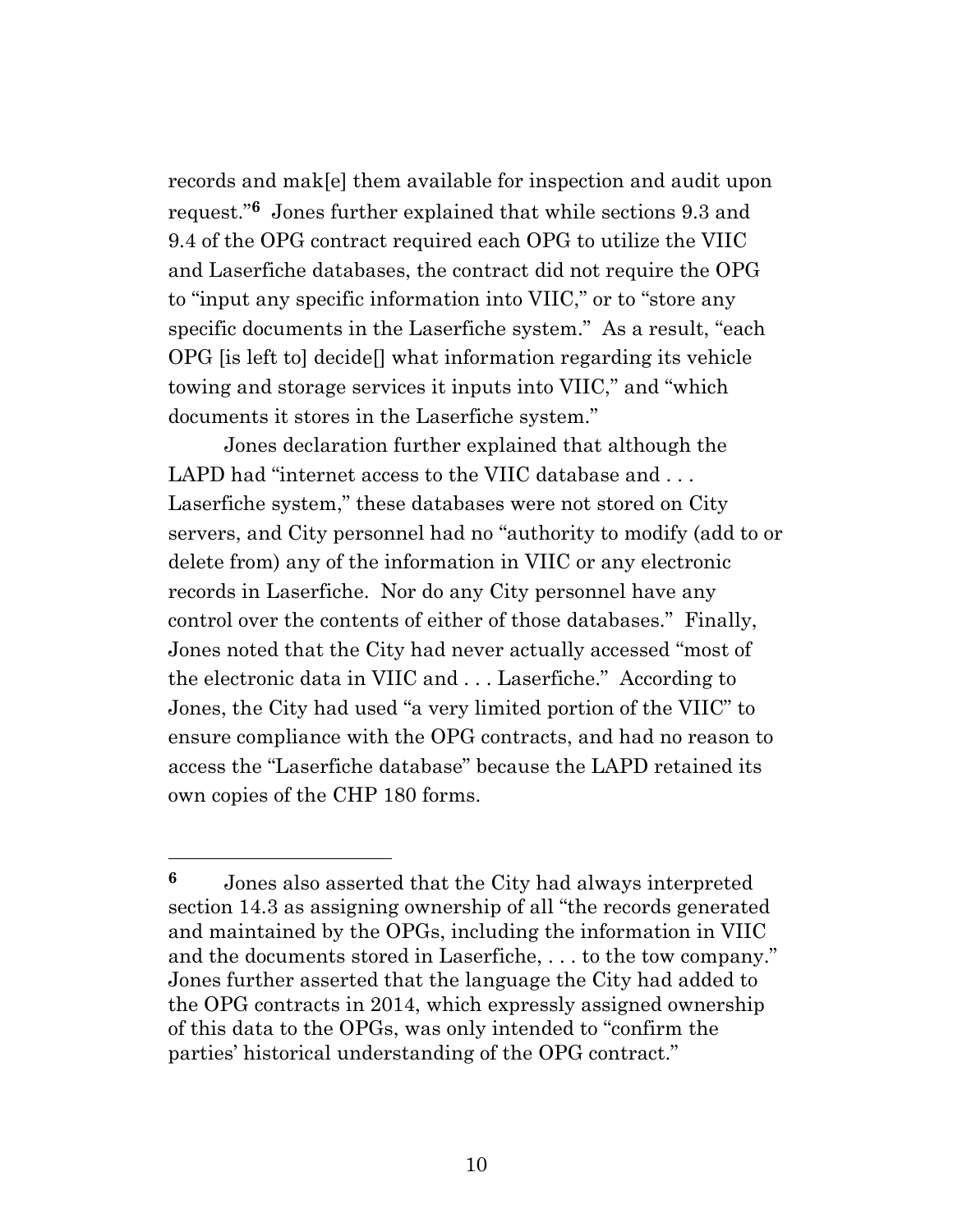The City also provided a declaration from Gary Minzer, the president of OPGLA and the owner of an OPG. Minzer explained that, as required under section 14.3 of the OPG contracts, each OPG kept and maintained its own records regarding towing services, and made them available to the City for "audit purposes upon requests."**7** Minzer further asserted that the VIIC was "privately owned and operated by OPGLA," and "stored on computer systems which are maintained by the OPGLA." Minzer described "Laserfiche" as a "data storage company" that OPGs use "pursuant to a license . . . to scan and store electronic records pertaining to a vehicle impound. The electronic records reside in Laserfiche's private data storage center." As in Jones's declaration, Minzer asserted that each OPG was responsible for deciding what information to put into the VIIC and Laserfiche databases, and that the City had no authority or ability to alter any of the data or records stored on those systems.

#### *3. The trial court's ruling*

The trial court denied Anderson-Barker's petition, concluding that the City did not have a duty to disclose the requested data because the evidence showed it did not "possess or control the VIIC or Laserfiche records." In support of its ruling, the court cited statements in the Jones and Mizner declarations asserting that while the City had "internet access" to the data at issue, "it has no physical possession of the data and does not and cannot exercise control, i.e., . . . it does not input the data, cannot

**<sup>7</sup>** Like Jones, Minzer also asserted that OPGLA and the OPGs had always understood and interpreted section 14.3 of the contract to assign ownership of all such records to the OPGs, and not to the City.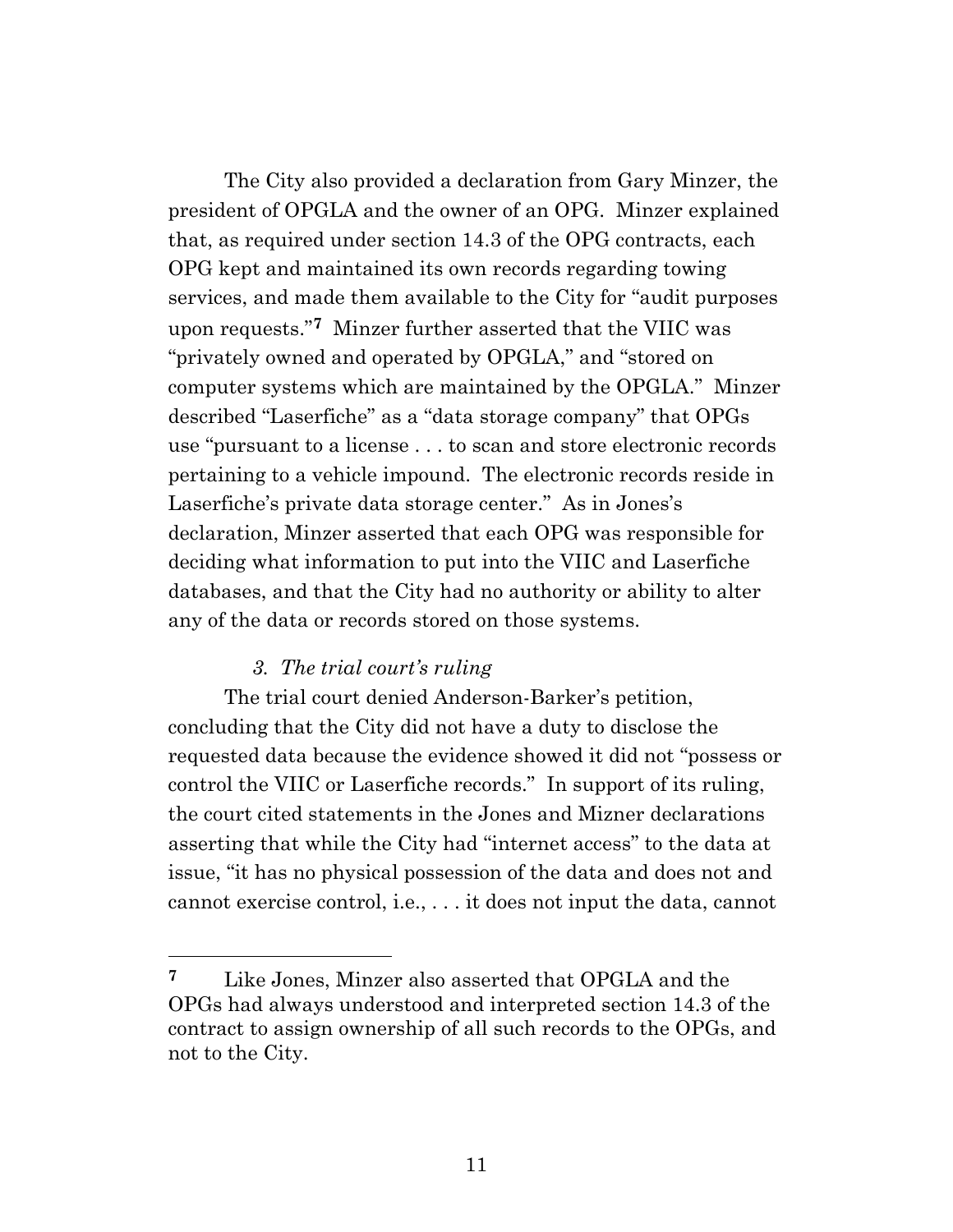add or delete data, cannot manipulate the data etc. [Based on this evidence,] [t]he Court is not persuaded the City in fact has possession or control of the . . . data."**<sup>8</sup>**

The court acknowledged it had reached a different conclusion regarding the City's possession of the VIIC data in Case No. BS159845. Although the court did not explain why it had changed its ruling in the present case, it did note that neither side had "appealed" its prior ruling, and that "no records ha[d] been produced [pursuant to that] judgment."**<sup>9</sup>**

Anderson-Barker filed a petition for writ of mandate requesting that we direct the trial court to vacate its order, and enter a new order compelling the City to produce the VIIC and Laserfiche data. In November 2017, we issued an order to show cause.

#### **DISCUSSION**

#### *A. Standard of Review*

**<sup>8</sup>** The Court also found the City's evidence established it did not own the data in question. As explained below, Anderson-Barker's writ petition does not challenge that finding.

**<sup>9</sup>** As an alternative basis for its ruling, the trial court agreed with the City's contention that Anderson-Barker was collaterally estopped from seeking disclosure of the VIIC and Laserfiche data based on the order issued in the *Flynn* action. The court found that the ruling in *Flynn* qualified as a final decision on the merits, and that Anderson-Barker was in privity with Colleen Flynn. As explained in more detail below, we affirm the trial court's finding that the City did not have a duty to disclose the VIIC and Laserfiche data because the evidence established it did not possess that data. Accordingly, we need not address the issue of collateral estoppel.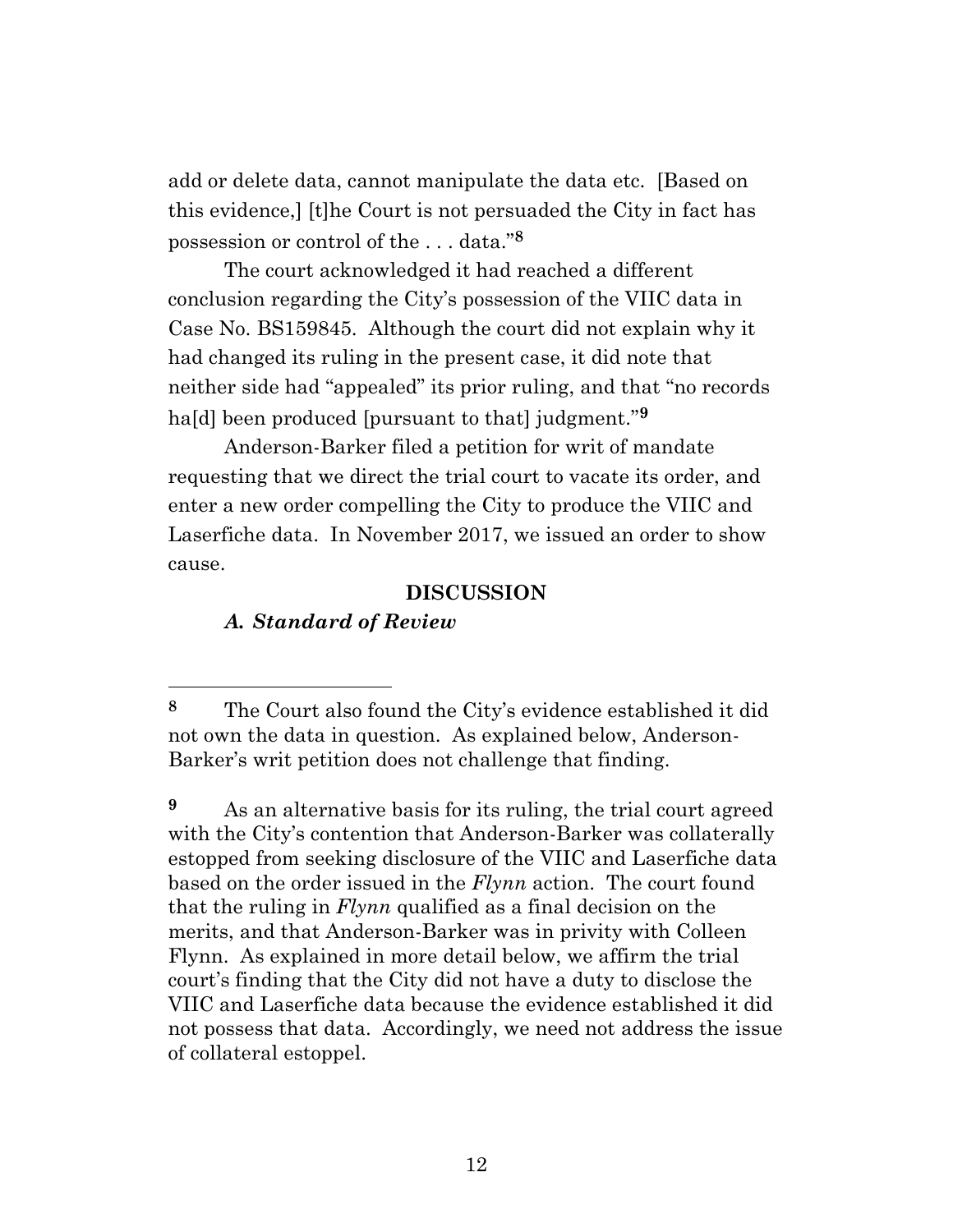"An order of the trial court under the [CPRA] is reviewable immediately by petition to the appellate court for issuance of an extraordinary writ." (*Consolidated Irrigation v. Superior Court*  (2012) 205 Cal.App.4th 697, 708 (*Consolidated Irrigation*) [citing § 6259, subd. (c)]; see *also Filarsky v. Superior Court* (2002) 28 Cal.4th 419, 426 (*Filarsky*).) "[W]e . . . conduct an independent review of the trial court's ruling; factual findings made by the trial court will be upheld if based on substantial evidence." (*Times Mirror Co. v. Superior Court* (1991) 53 Cal.3d 1325, 1336 (*Times Mirror*); see also *Caldecott v. Superior Court* (2015) 243 Cal.App.4th 212, 218 ["We conduct an independent review of an order denying a request for documents under the CPRA. [Citation.] The trial court's findings of fact, if any, are reviewed using the substantial evidence test"]; *Consolidated Irrigation, supra*, 205 Cal.App.4th at p. 708 ["'We review de novo the trial court's ruling, but defer to its determination of any express or implied factual findings'"].)

#### *B. Summary of the CPRA*

"The CPRA was modeled on the federal Freedom of Information Act (FOIA) (5 U.S.C. § 552 et seq.) and was enacted for the purpose of increasing freedom of information by giving members of the public access to information in the possession of public agencies. [Citation.]" (*Filarsky, supra,* 28 Cal.4th at pp. 425-426.) The CPRA requires that, upon request, state and local agencies make available for inspection and copying any public record "[e]xcept with respect to public records exempt from disclosure. . . ."**<sup>10</sup>** (§ 6253, subd. (b); see also § 6253, subd. (c).)

**<sup>10</sup>** Sections 6254-6254.33 and 6255 set forth numerous categories of public records that are exempt from disclosure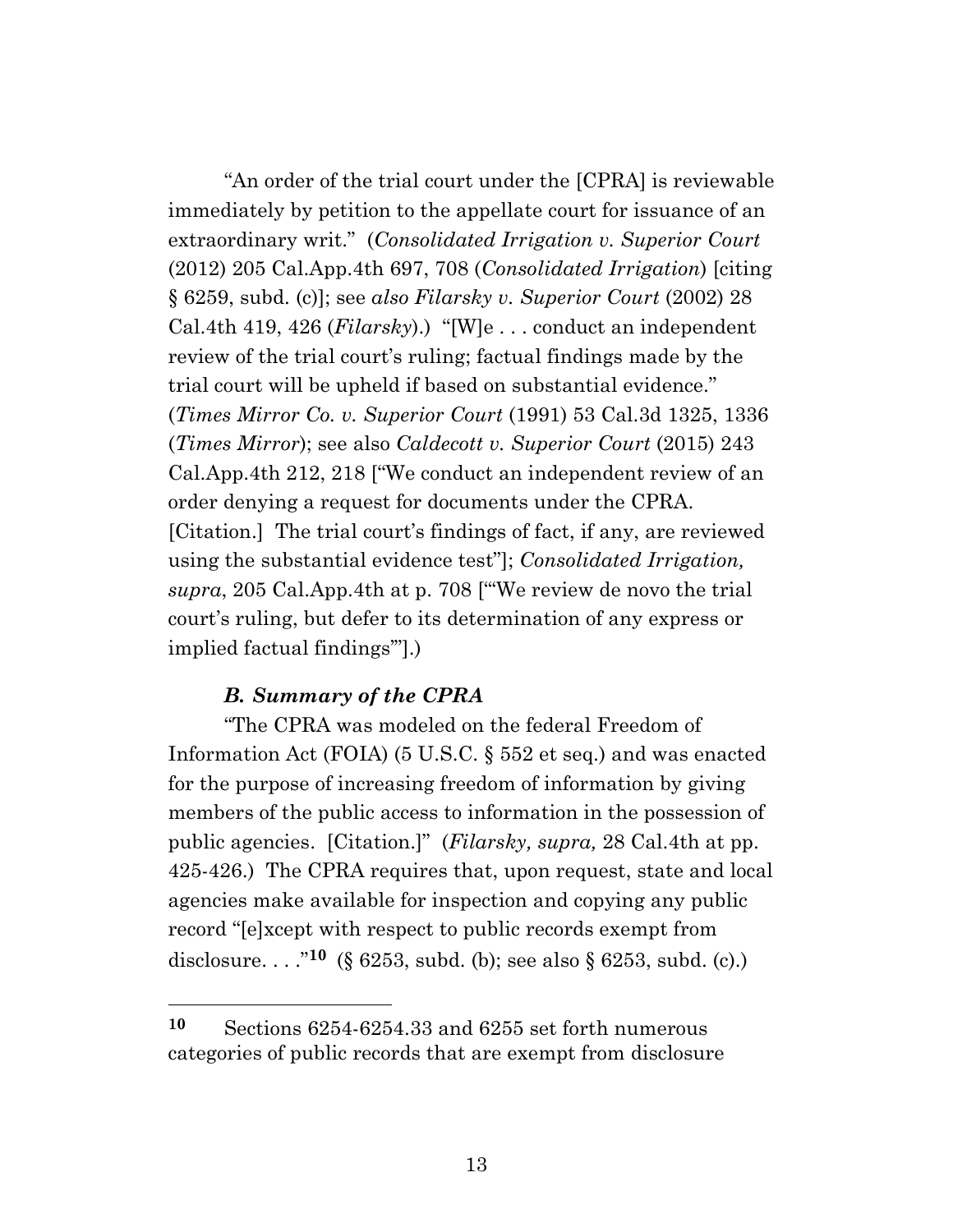Section 6252 subdivision (e) defines "public record" to mean "any writing containing information relating to the conduct of the public's business prepared, owned, used, or retained by any state or local agency regardless of physical form or characteristics."**<sup>11</sup>**

Section 6253, subdivision (c) provides that "upon receiving a request for a copy of public records, [each agency] shall, within 10 days determine whether the request seeks public records in the possession of the agency that are subject to disclosure. If the agency determines that the requested records are not subject to disclosure, . . . the agency promptly must notify the person making the request and provide the reasons for its determination." (*Filarsky*, *supra*, 28 Cal.4th at p. 426.) To establish an agency has a duty to disclose under section 6253, subdivision (c), the petitioner must show that: (1) the record "qualif[ies] as [a] 'public record[]'" within the meaning of section 6252, subdivision (e); and (2) the record is "in the possession of the agency." (*Consolidated Irrigation, supra*, 205 Cal.App.4th at p. 708; see also *Board of Pilot Commissioners v. Superior Court* (2013) 218 Cal.App.4th 577, 597-598 (*Board of Pilot Commissioners*) ["to prevail [on a CPRA petition, the petitioner]

under the CPRA. (See *Times Mirror, supra,* 53 Cal.3d at p. 1338.)

**<sup>11</sup>** The term "writing" is defined to include, among other things, "handwriting, typewriting, printing, . . . transmitting by electronic mail or facsimile, and every other means of recording upon any tangible thing any form of communication or representation, including letters, words, pictures, sounds, or symbols, or combinations thereof, and any record thereby created, regardless of the manner in which the record has been stored." (§ 6252, subd. (g).)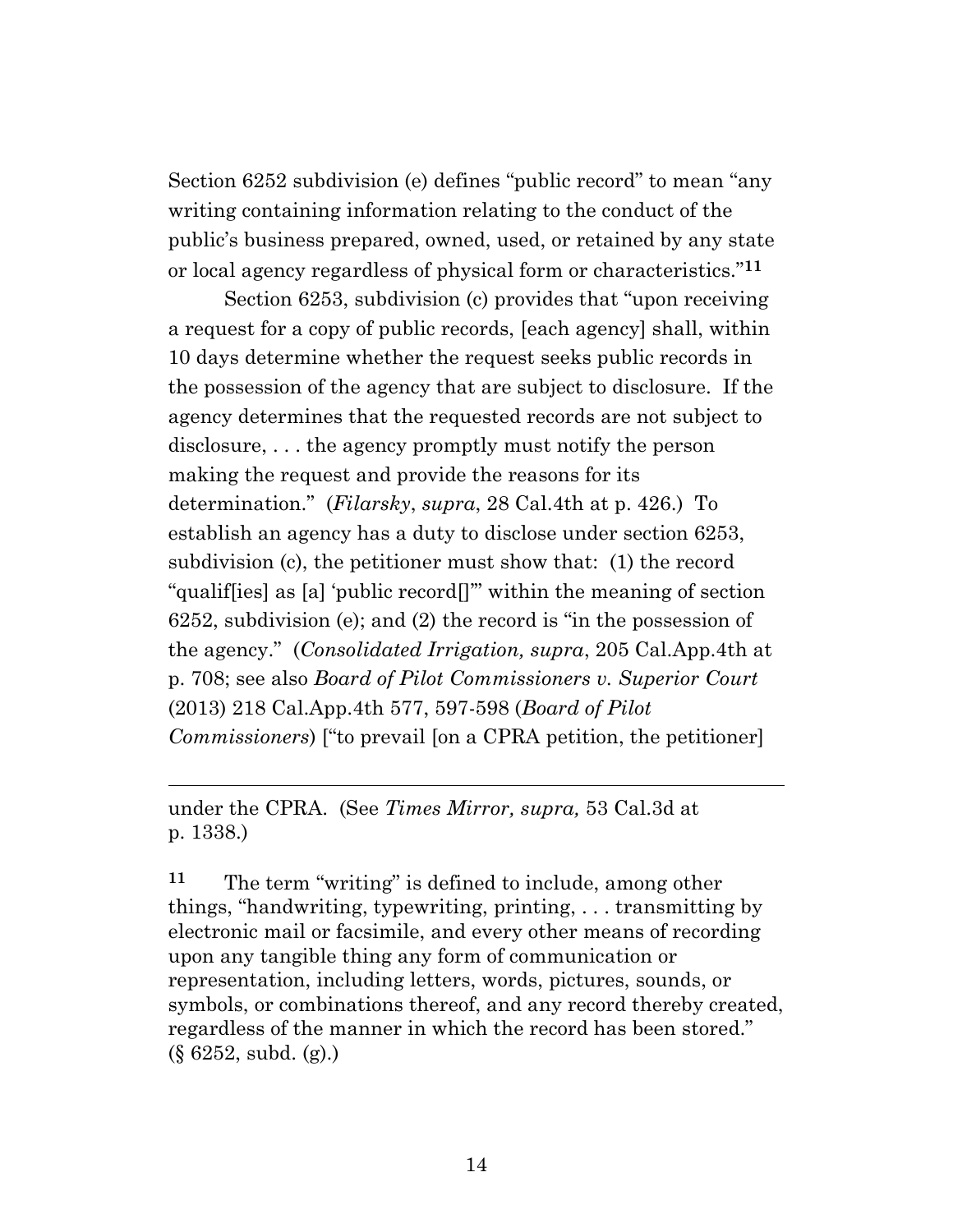must establish that the files (1) qualify as public records and (2) were in the possession of the [agency]"].) In the context of the CPRA, the term "possession" has been defined to "mean[s] both actual and constructive possession." (*Board of Pilot Commissioners, supra*, 218 Cal.App.4th at p. 598; see also *City of San Jose*, *supra*, 2 Cal.5th at p. 623.) "'[A]n agency has constructive possession of records if it has the right to control the records, either directly or through another person.' [Citation.]" (*City of San Jose v. Superior Court* (2017) 2 Cal.5th 609, 623 (*City of San Jose*.)

Whether a record falls within the statutory definition of a "public record" involves a "distinct inquiry" from whether the agency is in possession of that record. (*Regents of University of California v. Superior Court* (2013) 222 Cal.App.4th 383, 395-401 ["whether the information falls within the meaning of 'public records' is not determined by whether [the agency] has or might have ... possession of them"; trial court erred by "incorpor[ating] . . . possession into the definition of public records," thus "conflat[ing] two distinct inquiries"]; see also *City of San Jose, supra,* 2 Cal.5th at p. 624 [whether "[a]n agency [has] . . . possession of records" is a "separate. . . . question" from whether a document "constitute[s] a public record [under section 6252, subdivision (e)]"].) The duty to disclose applies only when the petitioner has satisfied both elements. (*Consolidated Irrigation, supra*, 205 Cal.App.4th at p. 708 [rejecting petitioner's "contention . . . that it need only demonstrate that the files . . . were 'public records'"; "the duty set forth in Government Code section 6253, subdivision (c) pertains [only] to 'disclosable public records in the possession of the agency'"].)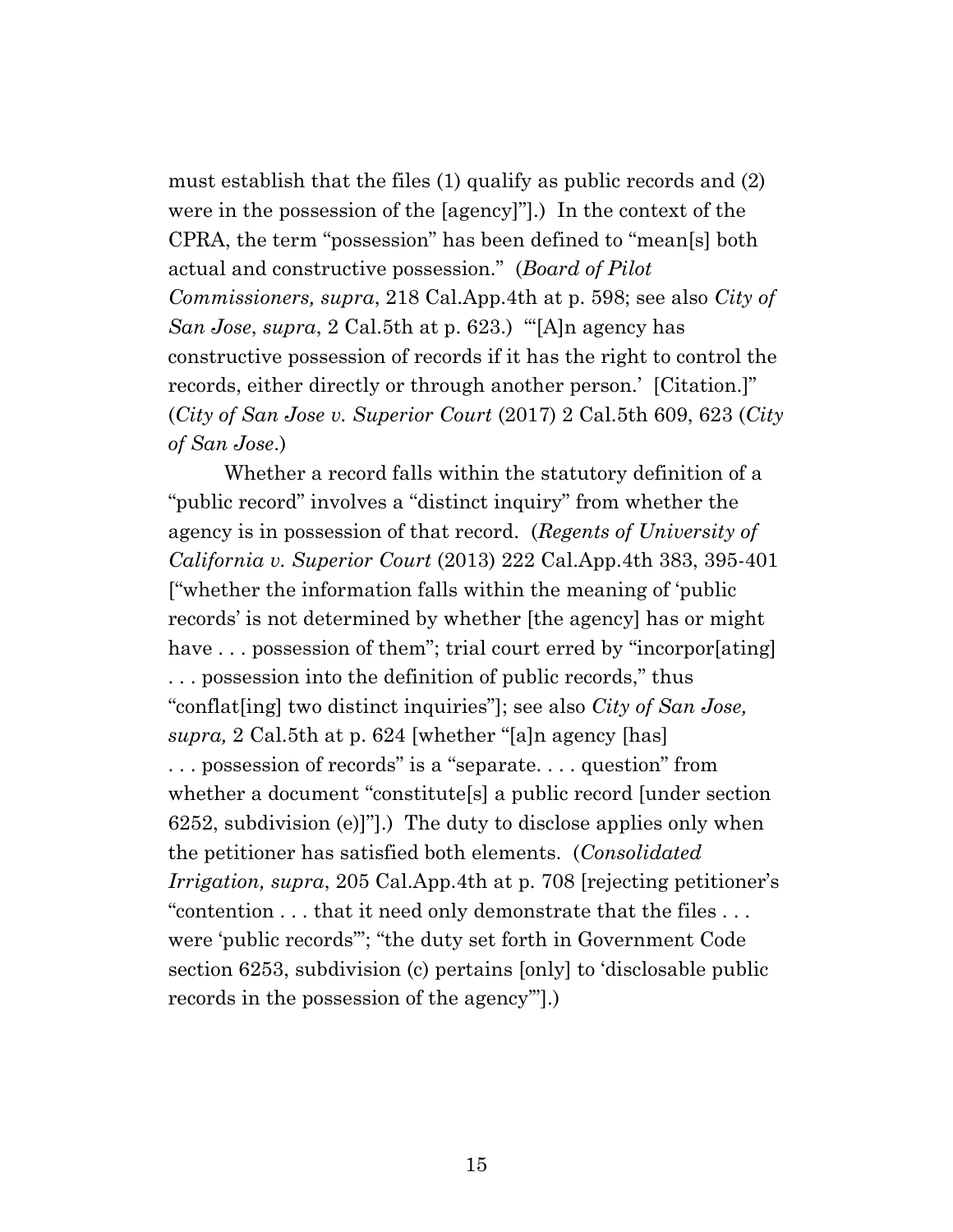## *C. The City's Right to Access the VIIC and Laserfiche Data Is Insufficient to Establish Constructive Possession*

In this case, the trial court did not address whether the VIIC and Laserfiche data qualify as a form of "public record" within the meaning of section 6252, subdivision (e). Instead, the court's ruling focused on the issue of possession, concluding that the City does not "possess or control the VIIC or Laserfiche records," and thus has no duty to disclose those records under section 6253, subdivision (c). Anderson-Barker disagrees, contending that the City has possession of the VIIC and Laserfiche data because the OPG contracts provide it "unfettered access" to the data. According to Anderson-Barker, this right of access is, in itself, sufficient to establish "constructive possession." **<sup>12</sup>** The City acknowledges it has a contractual right to access the data in question, but asserts that merely having access to a record is insufficient to establish constructive possession.

> *1. The right to access records is insufficient to establish constructive possession*

**<sup>12</sup>** In prior CPRA proceedings (and in the original petition to compel production that was filed in this case), Anderson-Barker and her attorney have argued that the City has constructive possession over the VIIC and Laserfiche data because the OPG contracts assign ownership of that data to the City. (See generally *City of San Jose, supra*, 2 Cal.5th at p. 623 [a contractual right of ownership over a record is sufficient to establish constructive possession].) In her current petition for writ of mandate, however, Anderson-Barker has not raised that argument.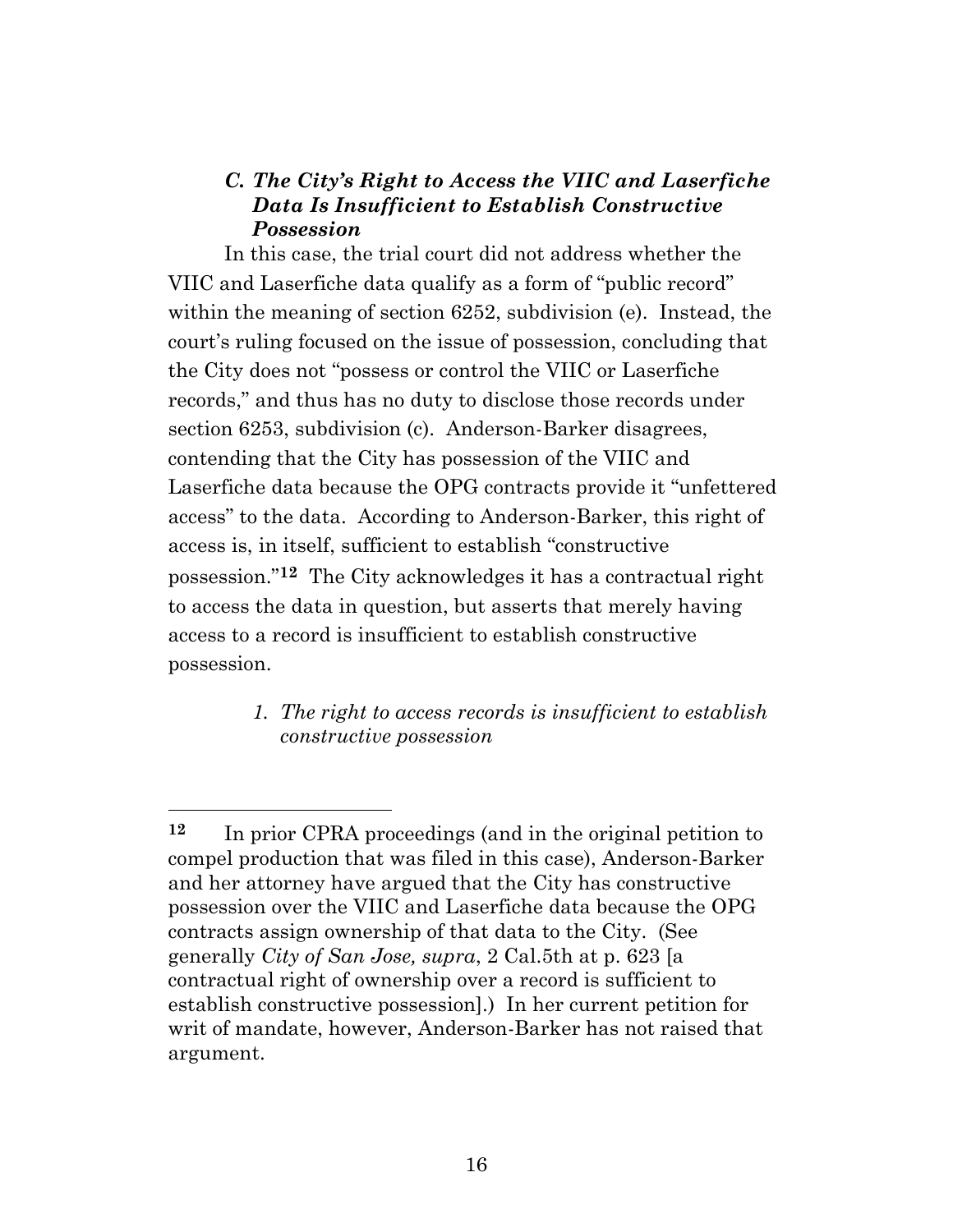Anderson-Barker has cited no legal authority supporting the proposition that an agency's right to access the records of a private entity constitutes a form of constructive possession. For purposes of the CPRA, the term "constructive possession" means "the right to control the records." (*City of San Jose*, *supra*, 2 Cal.5th at p. 623.) The term "control" is generally defined as "the power or authority to manage, direct, or oversee." (Black's Law Dict. (9th ed. 2009), p. 378.) As the trial court noted in its order, the City presented evidence showing that it does not direct what information the OPGs place on the VIIC and Laserfiche databases, and has no authority to modify the data in any way. The mere fact that it can "access" the data does not equate to a form of possession or control. To conclude otherwise would effectively transform any privately-held information that a state or local agency has contracted to access into a disclosable public record. Nothing in the text or history of the CPRA suggests it was intended to apply so broadly.

Our conclusion finds support in *Forsham v. Harris* (1980) 445 U.S. 169 (*Forsham*), which rejected a similar argument in the context of the FOIA.**<sup>13</sup>** The plaintiff in *Forsham* sought

**<sup>13</sup>** "It is well-established that because the CPRA 'was modeled on [the FOIA],' the 'judicial construction of the FOIA . . . "serve[s] to illuminate the interpretation of its California counterpart." [Citation.]' [Citation.]" (*City of Los Angeles, supra,* 9 Cal.App.5th at p. 290 [citing and quoting *Times Mirror, supra*, 53 Cal.3d at p. 1338]; see also *County of Los Angeles v. Superior Court (Axelrad*) (2000) 82 Cal.App.4th 819, 825 ["the two enactments have similar policy objectives and should receive a parallel construction"].) As with the CPRA, to prevail on a FOIA claim, the plaintiff must show (among other things) that the requested record was "in control" of the federal agency "at the time the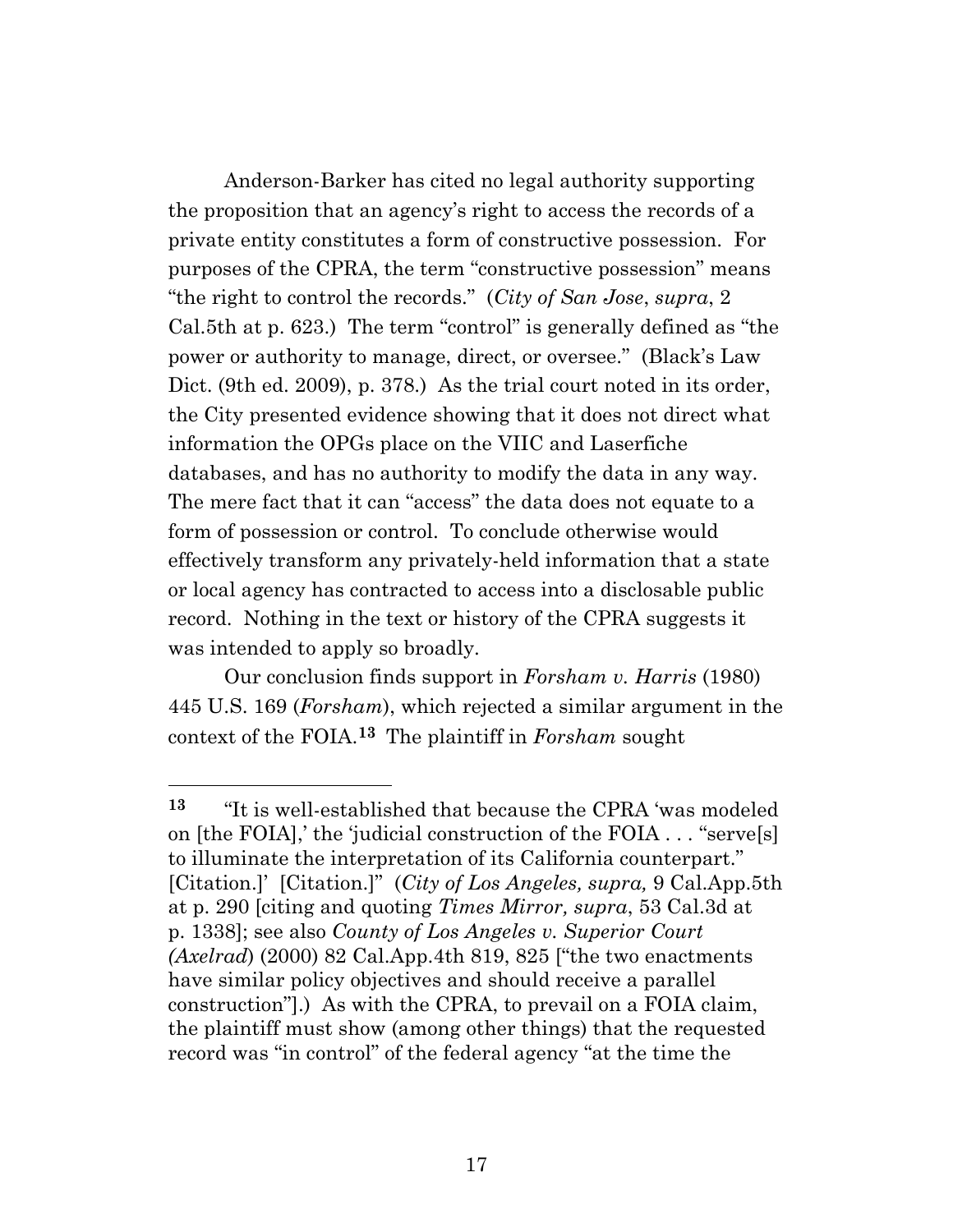disclosure of data that a private research organization had relied on in a study funded by a federal grant. Although the research organization retained possession of the data, federal regulations authorized the agency that had provided the grant "to access the data," and to "obtain permanent custody of the [data] upon request." (*Id*. at p. 173.) Although the plaintiff acknowledged the agency had never actually exercised its right to access or take possession of the data, it contended that FOIA extended to "all documents created by a private grantee to which the Government has access." (*Id*. at p. 183.)

The Supreme Court rejected that interpretation, explaining that FOIA only applies to records an agency has "*in fact* [created] or obtain[ed], and not to records which merely *could have been* obtained." (*Forsham, supra,* 445 U.S. at p. 186 [emphasis in original].) The Court further explained that to be disclosable under FOIA, the agency must have a "possessory" interest in the record at issue, and that "potential access to the grantee's information" was insufficient. (*Id*. at p. 185.) Although the Court acknowledged FOIA might apply once an agency had exercised its rights to obtain information from a grantee, disclosure was not required "unless and until that right is exercised." (*Id*. at p. 181.)

We believe a similar analysis applies under the CPRA. As *Forsham* suggests, the City might have a duty under the CPRA to disclose any data it has actually extracted from the VIIC or Laserfiche databases, and then used for a governmental purpose. Anderson-Barker's CPRA request, however, is not limited in such a manner. Instead, she seeks disclosure of all information the OPGs have entered into the VIIC and Laserfiche databases

FOIA request is made." (*U.S. Dept. of Justice v. Tax Analysts* (1989) 492 U.S. 136, 145.)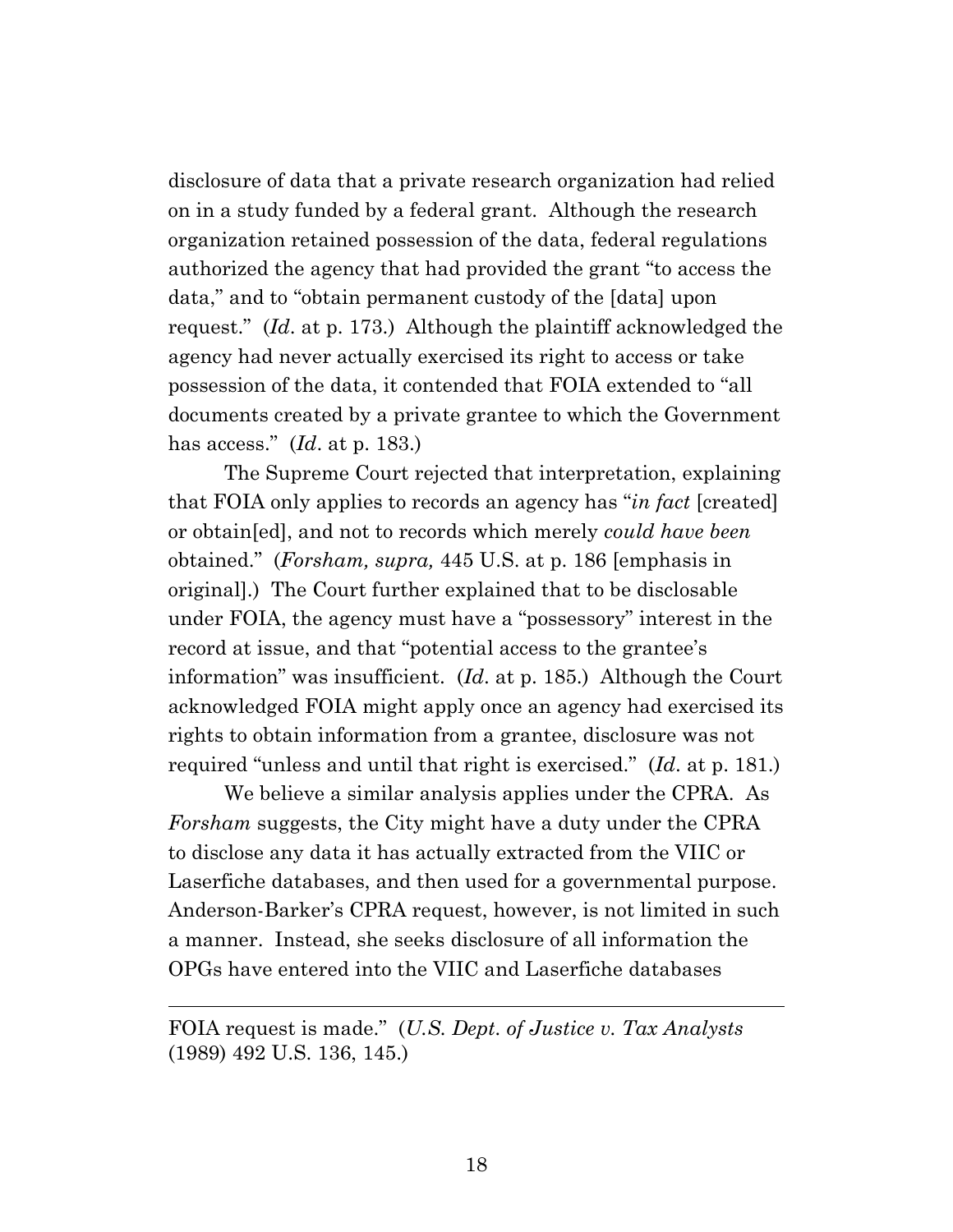regarding City-related impoundments based solely on the fact that the City has the authority to access that information. We agree with *Forsham's* analysis, and conclude that, as with the FOIA, mere access to privately-held information is not sufficient to establish possession or control of that information.

#### *2. City of San Jose does not address whether access to records constitutes a form of constructive possession*

Anderson-Barker, however, argues that the Supreme Court's recent decision in *City of San Jose, supra*, 2 Cal.5th at p. 623, demonstrates that a state agency's "right to access and take possession of [a record or data] makes the data public records" regardless of whether the agency "technically 'own[s]' the records." The question decided in *City of San Jose*, however, was whether a government employee's communication regarding official business that had been sent from his personal e-mail account fell within the definition of a "public record" under section 6252, subdivision (e). The agency argued that "a document concerning official business is only a public record [within the meaning of section 6252, subdivision (e)] if it is located on a government agency's computer servers or in its offices." (*Id*. at p. 624.) The Court disagreed, holding that a government employee communication that "otherwise meet[s] [the] CPRA's definition of 'public records' do[es] not lose this status because [it is] located in an employee's personal account. A writing retained by a public employee conducting agency business has been 'retained by' the agency within the meaning of section 6252, subdivision (e), even if the writing is retained in the employee's personal account." (*Id*. at p. 623.) Nothing in the Court's analysis or holding supports the view that an agency's contractual right to access a private entity's records qualifies as a